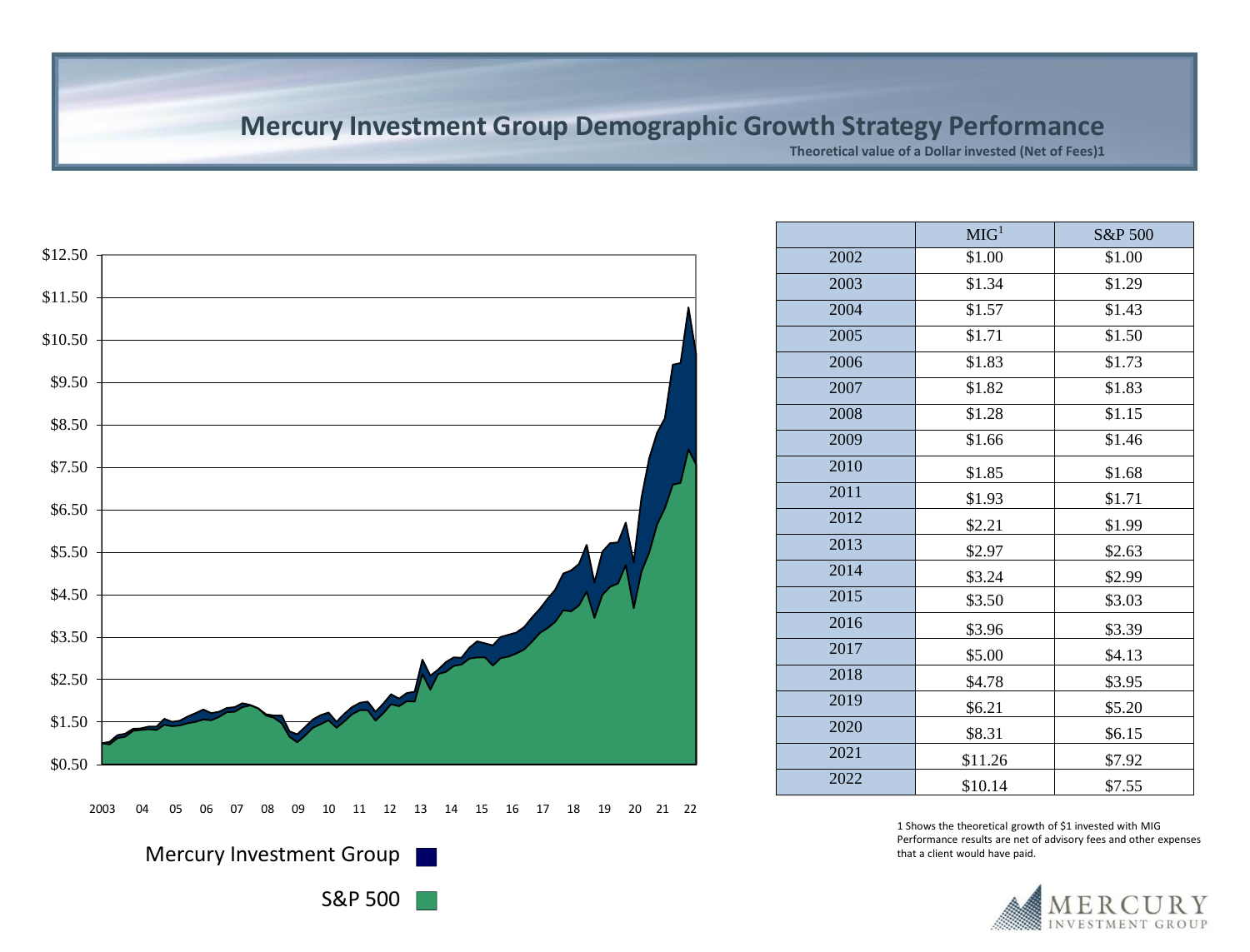# **Mercury Investment Group Demographic Growth Strategy Performance**

**Trailing and Historical Returns (Net of Fees)1**

| Trailing as of $\frac{03}{31/2022}$       | <b>MIG</b> | <b>S&amp;P 500</b> |
|-------------------------------------------|------------|--------------------|
| Year-to-Date                              | 35.48%     | 28.71%             |
| $1-Year1$                                 | 35.48%     | 28.71%             |
| $3-Year1$                                 | 33.14%     | 26.07%             |
| $5$ -Year <sup>1</sup>                    | 23.23%     | 18.47%             |
| $ 10$ -Year <sup>1</sup>                  | 19.27%     | 16.55%             |
| Since Incpt. (Dec. 31, 2002) <sup>1</sup> | 13.59%     | 11.51%             |

|      | Q <sub>1</sub> | Q2       | Q3       | Q4       | <b>YTD</b> | S&P      | <b>Dispersion</b> | Market Value | # of Accts. | % of Assets | <b>Total Firm</b><br>Assets |
|------|----------------|----------|----------|----------|------------|----------|-------------------|--------------|-------------|-------------|-----------------------------|
| 2003 | 2.54           | 15.72    | 2.90     | 10.11    | 34.44      | 28.70    | 0.00              | 1.0          |             | 80          | 1.3                         |
| 2004 | 0.40           | 3.27     | $-0.28$  | 12.75    | 16.58      | 10.88    | 0.55              | 1.5          | 2           | 28          | 5.7                         |
| 2005 | $-4.43$        | 2.06     | 6.70     | 4.61     | 8.46       | 4.91     | 1.33              | 7.8          | 9           | 39          | 19.8                        |
| 2006 | 5.06           | $-4.72$  | 1.64     | 5.12     | 6.95       | 15.79    | 1.00              | 9.0          | 15          | 49          | 18.3                        |
| 2007 | 1.51           | 4.93     | $-2.44$  | $-4.03$  | $-0.28$    | 5.49     | 0.96              | 9.7          | 15          | 49          | 19.6                        |
| 2008 | $-7.54$        | $-1.70$  | $-0.43$  | $-22.35$ | $-29.74$   | $-37.00$ | 3.39              | 6.9          | 18          | 59          | 11.6                        |
| 2009 | $-5.38$        | 13.69    | 13.62    | 6.37     | 30.00      | 26.46    | 1.80              | 10.8         | 19          | 72          | 15.0                        |
| 2010 | 3.82           | $-12.83$ | 12.04    | 9.59     | 11.12      | 15.06    | 2.20              | 12.4         | 19          | 71          | 17.4                        |
| 2011 | 5.53           | 1.67     | $-12.26$ | 11.18    | 4.68       | 2.11     | 1.60              | 11.7         | 18          | 61          | 19.1                        |
| 2012 | 11.00          | $-4.34$  | 6.10     | 1.44     | 14.34      | 16.00    | 2.60              | 12.7         | 14          | 58          | 22.0                        |
| 2013 | 13.79          | 3.05     | 5.32     | 8.95     | 34.54      | 32.39    | 1.36              | 17.1         | 15          | 48          | 35.3                        |
| 2014 | $-2.12$        | 3.69     | $-0.34$  | 8.07     | 9.32       | 13.69    | 0.85              | 21.8         | 18          | 53          | 41.5                        |
| 2015 | 4.70           | $-1.58$  | $-1.37$  | 5.96     | 7.70       | 1.38     | 1.06              | 26.2         | 25          | 60          | 44.0                        |
| 2016 | 1.30           | 1.96     | 3.62     | 5.77     | 13.18      | 11.96    | 2.58              | 25.8         | 24          | 51          | 51.0                        |
| 2017 | 5.20           | 5.58     | 4.89     | 8.24     | 26.07      | 21.83    | 3.29              | 35.1         | 29          | 58          | 60.1                        |
| 2018 | 1.40           | 3.06     | 8.62     | $-15.86$ | $-4.50$    | $-4.38$  | 1.44              | 33.7         | 31          | 52          | 64.8                        |
| 2019 | 15.51          | 3.59     | 0.38     | 8.07     | 29.81      | 31.40    | 3.15              | 52.3         | 34          | 62          | 84.4                        |
| 2020 | $-15.17$       | 29.04    | 13.68    | 7.83     | 34.19      | 18.40    | 5.14              | 67.5         | 31          | 60          | 112.7                       |
| 2021 | 4.11           | 14.54    | 0.40     | 13.16    | 35.48      | 28.71    | 5.40              | 95.2         | 37          | 62          | 152.8                       |
| 2022 | $-9.92$        |          |          |          | $-9.92$    | $-4.60$  | 0.86              | 93.0         | 37          | 67          | 139.3                       |

Returns greater than one year are annualized

Performance results are net of advisory fees and other expenses that a client would have paid.

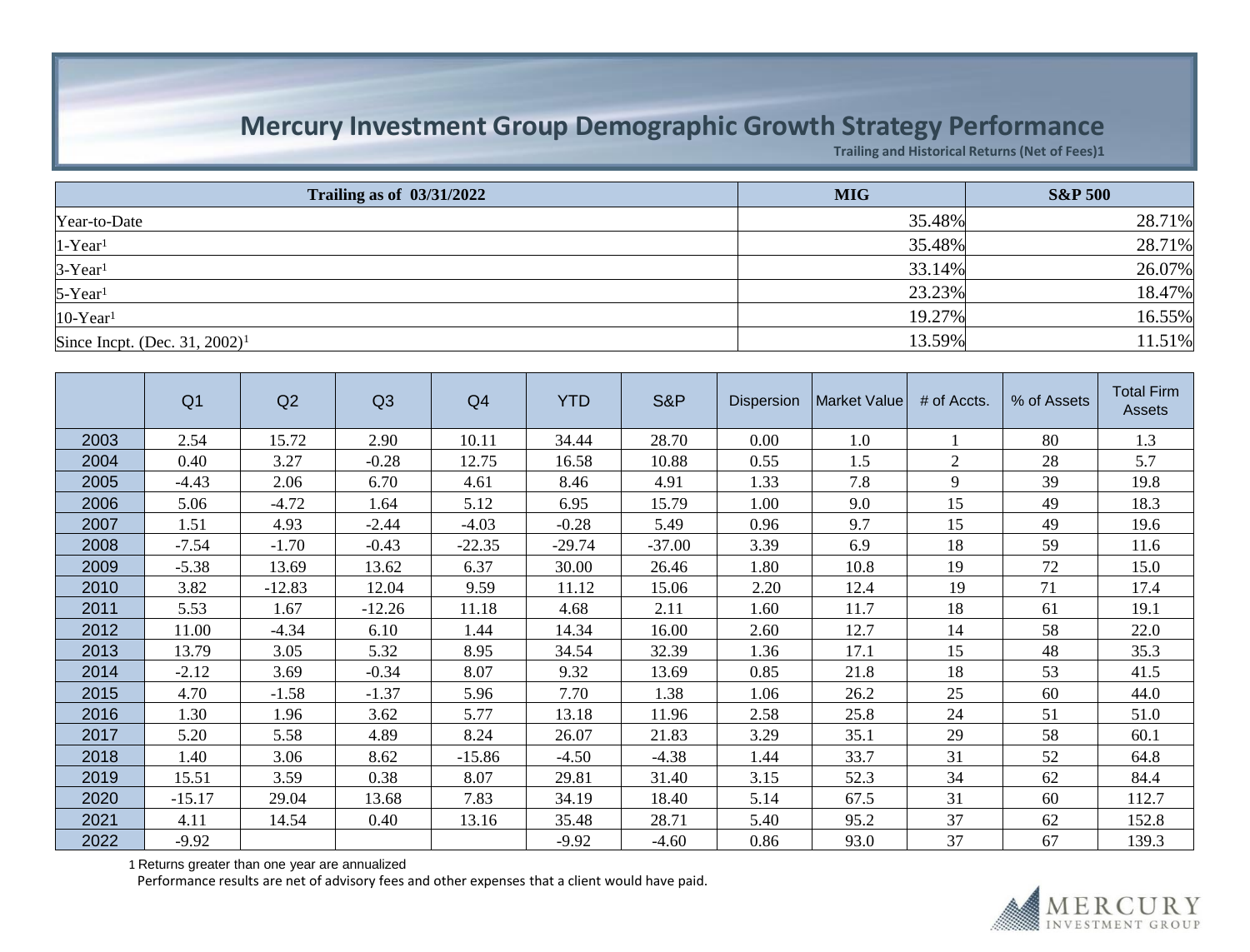## **Mercury Investment Group Demographic Growth Strategy Characteristics**

| Top 10 Holdings            | % Weight |
|----------------------------|----------|
| Nvidia                     | 26%      |
| Adobe Inc.                 | 9%       |
| I owe's                    | 5%       |
| S&P Global Inc             | $4\%$    |
| Moody's                    | 4%       |
| Starbuck's                 | 4%       |
| PayPal Holdings            | $3\%$    |
| Square, Inc                | 3%       |
| Automatic Data Processing. | 3%       |
| McDonald's Corp.           | 3%       |

| Sector Allocations            | MIG <sup></sup> | $S\&P500$ | Portfolio Characteristics        | MIG                       | $S\&P500$ |
|-------------------------------|-----------------|-----------|----------------------------------|---------------------------|-----------|
| <b>Consumer Discretionary</b> | 20%             | 16%       | Weighted Market Cap              | \$154.8B                  | \$151.7   |
| Consumer Staples              | 8%              | 7%        | $P/E$ (Trailing)                 | 30.5                      | 33.5      |
| Energy                        | $2\%$           | 4%        | Dividend Yield                   | $1.0\%$                   | 1.1%      |
| Financials                    | 19%             | 14%       | Price / Cash Flow                | 25.8                      | 25.9      |
| Health Care                   | 3%              | 10%       | Price / Book                     | 7.9                       | 9.4       |
| Industrials                   | 7%              | $6\%$     | Alpha                            | 2.06                      |           |
| <b>Information Technology</b> | 41%             | 33%       | Beta                             | 1.07                      | $1.0\,$   |
| Materials                     | $0\%$           | $3\%$     | <b>Standard Deviation</b>        | 18.59                     | 16.81     |
| Telecommunication Svc         | $O\%$           | $3\%$     |                                  |                           |           |
| Utilities                     | 0%              | 4%        | Active Share<br>$\sim$ 1. $\sim$ | 86.9%<br>$\rightarrow$ 00 |           |

| Portfolio Characteristics | MIG      | $S\&P500$ |
|---------------------------|----------|-----------|
| Weighted Market Cap       | \$154.8B | \$151.7B  |
| $P/E$ (Trailing)          | 30.5     | 33.5      |
| Dividend Yield            | 1.0%     | $1.1\%$   |
| Price / Cash Flow         | 25.8     | 25.9      |
| Price / Book              | 7.9      | 9.4       |
| Alpha                     | 2.06     |           |
| Beta                      | 1.07     | 1.0       |
| <b>Standard Deviation</b> | 18.59    | 16.81     |
| <b>Active Share</b>       | 86.9%    |           |
| <b>Tracking Error</b>     | 7.22     |           |
| Turnover                  | 2.09     |           |

### Investment Style

- Individually managed accounts

- Broad diversification representing the US economy - Excess performance primarily generated through

stock selection and not by sector allocations